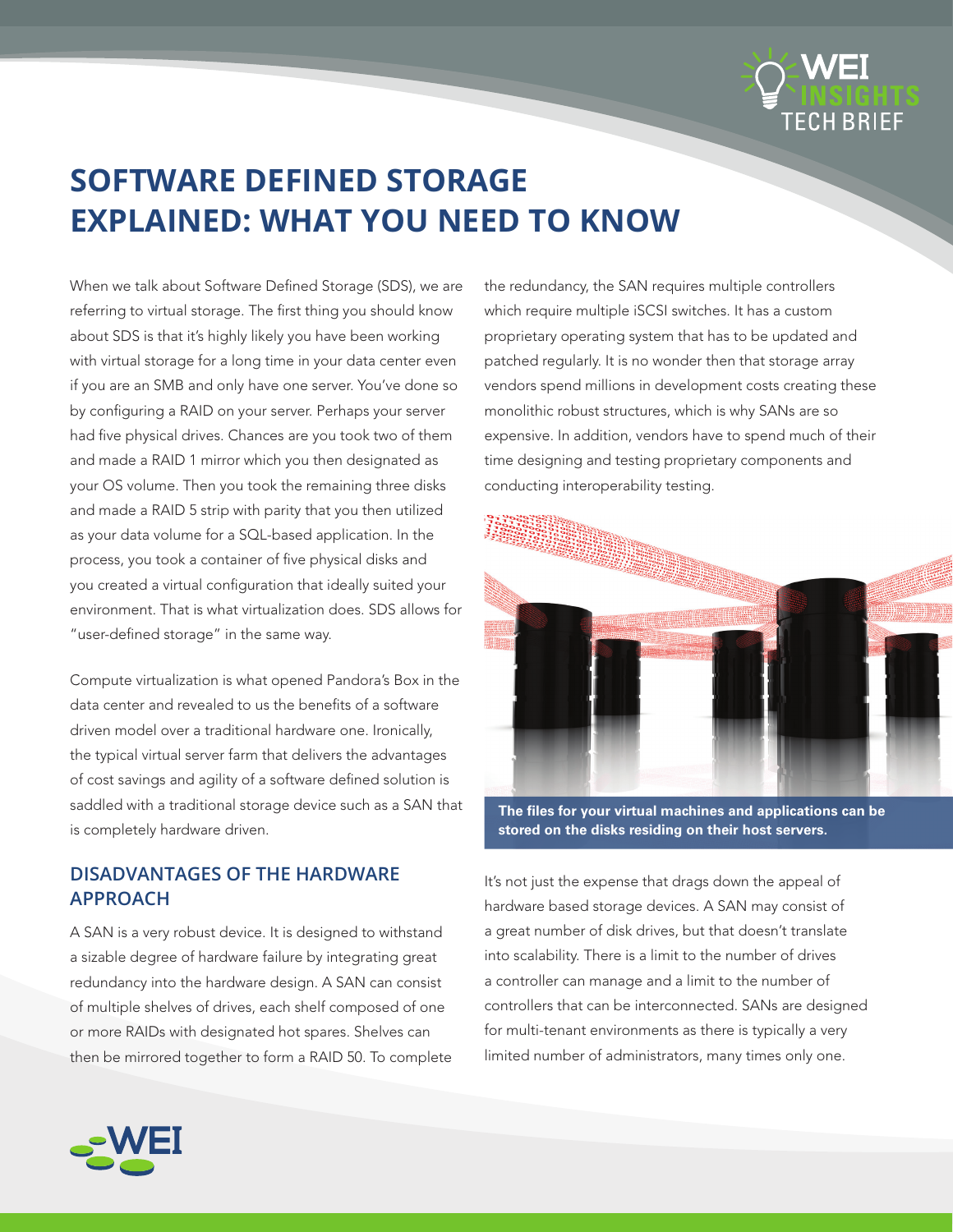This serves as an obstacle for multiple workloads and selfprovisioning deployments. In addition, you're locked in to a particular vendor, increasing opportunity costs and forcing future complicated data migrations. Finally, an enterprise may have multiple storage arrays from multiple vendors, each requiring a separate unique management console that eliminates any chance of cohesion.

# **ADVANTAGES OF THE SOFTWARE APPROACH**

Software Defined Storage takes an entirely different approach. SDS is hardware agnostic, period. It is fully compatible with x86 architecture and works with nearly any storage platform, integrated or DAS. Thanks to SDS technology, servers today are being designed with small sized flash based disks that can handle petabytes of storage on their own. This means that the files for your virtual machines and applications can be stored on the disks residing on their host servers. The implications of this are enormously beneficial in that not only is the control plane separated from the hardware, but it puts the server and its corresponding storage on the same control plane. This greatly simplifies management for not just storage but for the entire ecosystem. Virtual machines can now communicate with their assigned file systems through the system bus rather than the iSCSI network, just as the virtual machines communicate with one another without accessing the network. This greatly increases speed and performance. What you end up with is a hyper-visor conglomerate in which all facets of the virtual farm coexist together.

Essentially, SDS is a software application that resides above the server infrastructure. SDS vendors don't have to bother with proprietary hardware designs and R&D costs. Because SDS utilizes the existing infrastructure, IT managers can fully utilize their existing structures or even reuse older equipment. It also gives them the flexibility to transition to newer technologies. SDS vendors don't have to worry about a customized operating system. SDS software simply uses

the operating system you presently have. All you have to do is simply install the application orchestrator and start implementing advanced data services such as snapshotting, thin provisioning and multisite replication.

The idea of trusting x86 architecture for your data storage may seem somewhat backwards in thinking. It doesn't sound as reliable as a SAN and from a hardware perspective that is definitely true. SDS is about running a dependable advanced software orchestrator over unreliable hardware. In the same fashion that vMotion will automatically migrate virtual machines to another host should environmental conditions become threatened or compromised, SDS will fluidly adjust to conditions as well. SDS was built from the ground up with the complete assumption that underlying hardware will fail, which is why it is designed to scale out to thousands of nodes and seemingly unlimited drives. This creates a redundant storage web to save, backup, and manage your data. This scalability not only prevents a single point of failure from occurring, but complete system reboots are now a thing of the past. Storage drives from one node can be brought down for repair or upgrade without bringing down the entire storage system.

SDS was created with multi-tenancy in mind which allows for multiple workloads, allotting for user provisioned storage. This makes SDS ideal for remote branch offices that require their own storage. Even more appealing is the idea of a turn-key hypervisor solution in which a vendor can deliver a simple hyper virtual conglomerate that can be powered up and have virtual machines, their required storage and corresponding applications configured and deployed within a single day.

#### **EMBRACE THE STORAGE DISRUPTION**

SDS is a disruptive technology that is changing the storage landscape of the data center and sending storage vendors scrambling to adjust their product models. Perhaps the most appealing aspect of SDS is that because it is hardware agnostic and works with multiple hypervisors, its